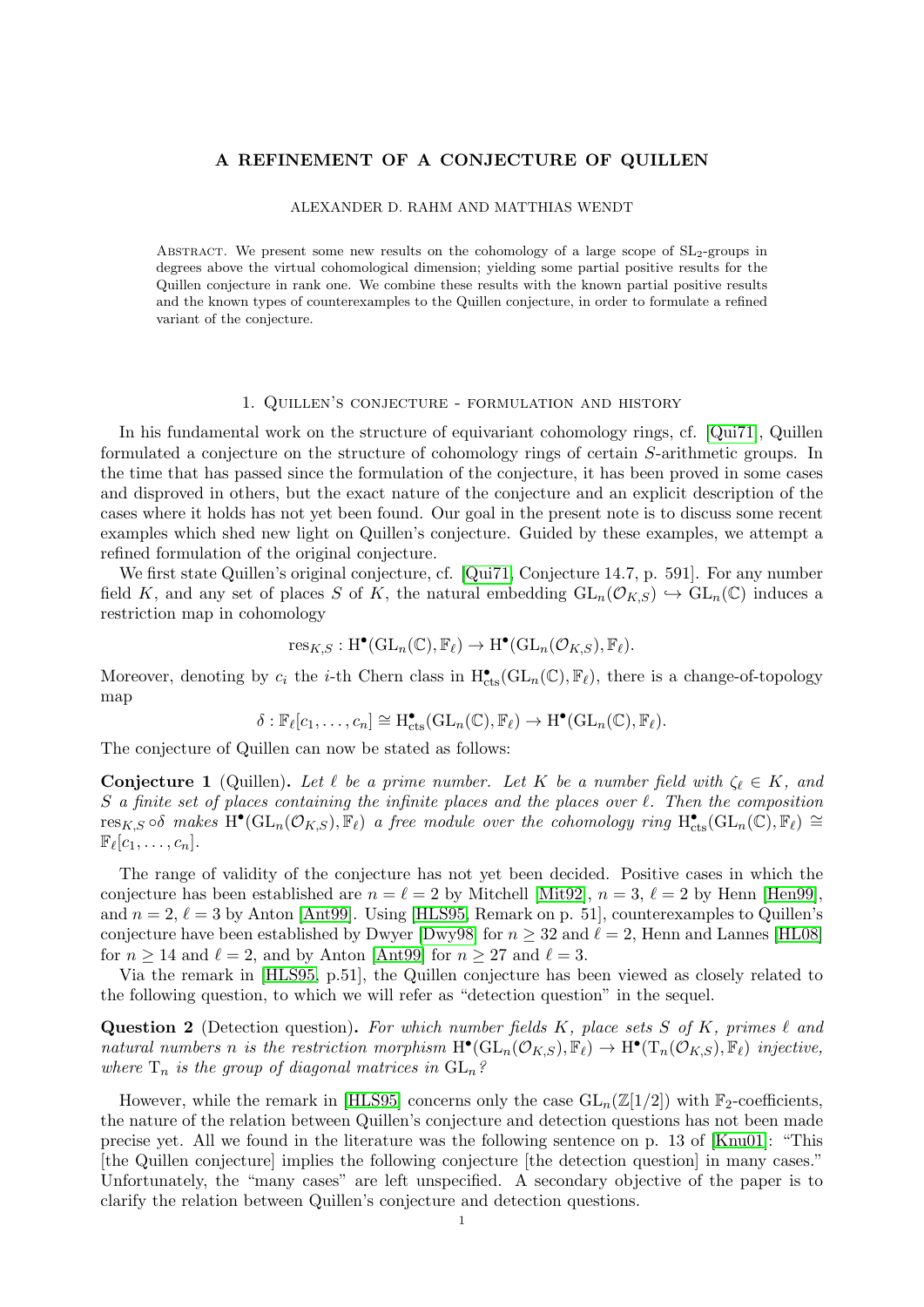1.1. Acknowledgements: We would like to thank Hans-Werner Henn for an interesting email conversation concerning the remark in [\[HLS95\]](#page-5-4) and the Quillen conjecture. We would also like to thank the anonymous referee for helpful suggestions.

#### 2. Subgroup structure in high rank - negative results

<span id="page-1-2"></span>We first discuss the known counterexamples to the Quillen conjecture. As mentioned above, these are built on a remark in [\[HLS95\]](#page-5-4) together with examples of the failure of detection (due to non-triviality of class groups of group rings for sufficiently complicated finite subgroups) as found by Dwyer [\[Dwy98\]](#page-5-5), Henn–Lannes [\[HL08\]](#page-5-6) and Anton [\[Ant99\]](#page-5-3). We provide a precise formulation of the result of Henn–Lannes–Schwartz. The proof given below is mostly contained in [\[HLS95\]](#page-5-4), details missing in loc.cit. were explained to us by Hans-Werner Henn - we claim no originality except for mistakes we might have introduced.

<span id="page-1-1"></span>**Proposition 2.1** (Henn–Lannes–Schwartz). Let  $\ell$  be a prime number. Let K be a number field with  $\zeta_\ell \in K$ , and S a finite set of places containing the infinite places and the places over  $\ell$ . Assume that all elementary abelian  $\ell$ -groups in  $GL_n(\mathcal{O}_{K,S})$  are conjugate to subgroups of the diagonal matrices, and that Quillen's conjecture holds for K, S and  $\ell$ . Then detection holds for K, S and  $\ell$ .

Proof. We assume that detection does not hold, and want to derive a contradiction.

(i) Let  $E_0$  be the group of diagonal matrices of order  $\ell$ . This is a maximal elementary abelian  $\ell$ -subgroup of  $GL_n(\mathcal{O}_{K,S})$ . If detection fails, then the restriction map

<span id="page-1-0"></span>
$$
\mathrm{H}^\bullet(\mathrm{GL}_n(\mathcal{O}_{K,S}),\mathbb{F}_\ell)\to \mathrm{H}^\bullet(E_0,\mathbb{F}_\ell)
$$

is not injective. This follows from functoriality of group cohomology, because we have an inclusion  $E_0 \n\t\leq T_n(\mathcal{O}_{K,S}) \leq \mathrm{GL}_n(\mathcal{O}_{K,S})$  and the restriction map associated to the second map is not injective by assumption. For  $g \in GL_n(\mathcal{O}_{K,S})$ , the homomorphism  $c \mapsto gcg^{-1}: GL_n(\mathcal{O}_{K,S}) \to GL_n(\mathcal{O}_{K,S})$ induces the identity on  $H^{\bullet}(\overline{GL}_n(\mathcal{O}_{K,S}), \mathbb{F}_{\ell}),$  c.f.e.g. [\[Knu01,](#page-5-7) Proposition A.1.11]. Together with the above argument, failure of detection implies that the following product of restriction maps is also not injective:

(1) 
$$
H^{\bullet}(GL_n(\mathcal{O}_{K,S}), \mathbb{F}_{\ell}) \to \prod_{E \in \mathcal{M}} H^{\bullet}(E, \mathbb{F}_{\ell}),
$$

where M is the set of all maximal elementary abelian  $\ell$ -subgroups  $E \leq GL_n(\mathcal{O}_{K,S})$ .

(ii) Assume that there exists a class  $x \in H^{\bullet}(GL_n(\mathcal{O}_{K,S}), \mathbb{F}_{\ell})$  which is not a zero-divisor, and whose restriction to  $E_0$  is not nilpotent but in the essential ideal. Then [\[HLS95,](#page-5-4) Corollary 5.8] implies that the above product of restriction maps [\(1\)](#page-1-0) is injective. The result is applicable since the group  $GL_n(\mathcal{O}_{K,S})$  is of finite virtual cohomological dimension and the cohomology ring  $H^{\bullet}(GL_n(\mathcal{O}_{K,S}), \mathbb{F}_{\ell})$  is noetherian, cf. the discussion in [\[Qui71\]](#page-5-0). Recall the collection  $\mathcal{C}_x$  of [\[HLS95,](#page-5-4) Corollary 5.8]: it is obtained as the collection of elementary abelian  $\ell$ -subgroups E of  $GL_n(\mathcal{O}_{K,S})$ , such that the restriction  $res_E(x)$  is not nilpotent. The collection  $\mathcal{C}_x$  is equal to  $\mathcal{M}$ : by assumption, the restriction of x to  $E_0$  is not nilpotent, and since all maximal elementary abelian  $\ell$ -subgroups are conjugate, the same is true for all other  $E \in \mathcal{M}$ . On the other hand, since x is required to restrict to the essential ideal, its restriction to every proper subgroup of  $E_0$  is trivial, so the same is true for all non-maximal elementary abelian  $\ell$ -subgroups.

(iii) It now suffices to find an element  $x \in H_{\text{cts}}^{\bullet}(\text{GL}_n(\mathbb{C}), \mathbb{F}_\ell)$  whose restriction to  $H^{\bullet}(\text{GL}_n(\mathcal{O}_{K,S}), \mathbb{F}_\ell)$ has the properties required in (ii): failure of detection in (i) and the assumption that  $x$  is not a zero-divisor in (ii) contradict each other. Therefore,  $x$  has to be a zero-divisor and hence  $\mathrm{H}^\bullet(\mathrm{GL}_n(\mathcal{O}_{K,S}), \mathbb{F}_\ell)$  cannot be a free  $\mathrm{H}^\bullet_{\mathrm{cts}}(\mathrm{GL}_n(\mathbb{C}), \mathbb{F}_\ell)$ -module.

(iv) The proof is completed by producing an element with the properties in (iii). For the structure of the essential ideal in the cohomology rings of elementary abelian  $\ell$ -groups, we refer to [\[AG09\]](#page-5-8). In the case  $\ell = 2$ , the product of all non-zero classes in  $H^1(E_0, \mathbb{F}_2)$  is an essential non-zero-divisor; its square is induced from the product of all non-zero classes in  $H_{\text{cts}}^2(\text{GL}_n(\mathbb{C}), \mathbb{F}_2)$ . In the case of odd  $\ell$ , the product of all non-zero classes in  $H^2(E_0, \mathbb{F}_\ell)$  is an essential non-zero-divisor which is Weyl-invariant and hence induced from continuous cohomology of  $GL_n(\mathbb{C})$ .

Remark 2.2. This proposition justifies the application of [\[HLS95,](#page-5-4) p. 51] in [\[Ant99\]](#page-5-3): all elementary abelian 3-groups of maximal rank in  $GL_n(\mathbb{Z}[\zeta_3,1/3])$  are conjugate.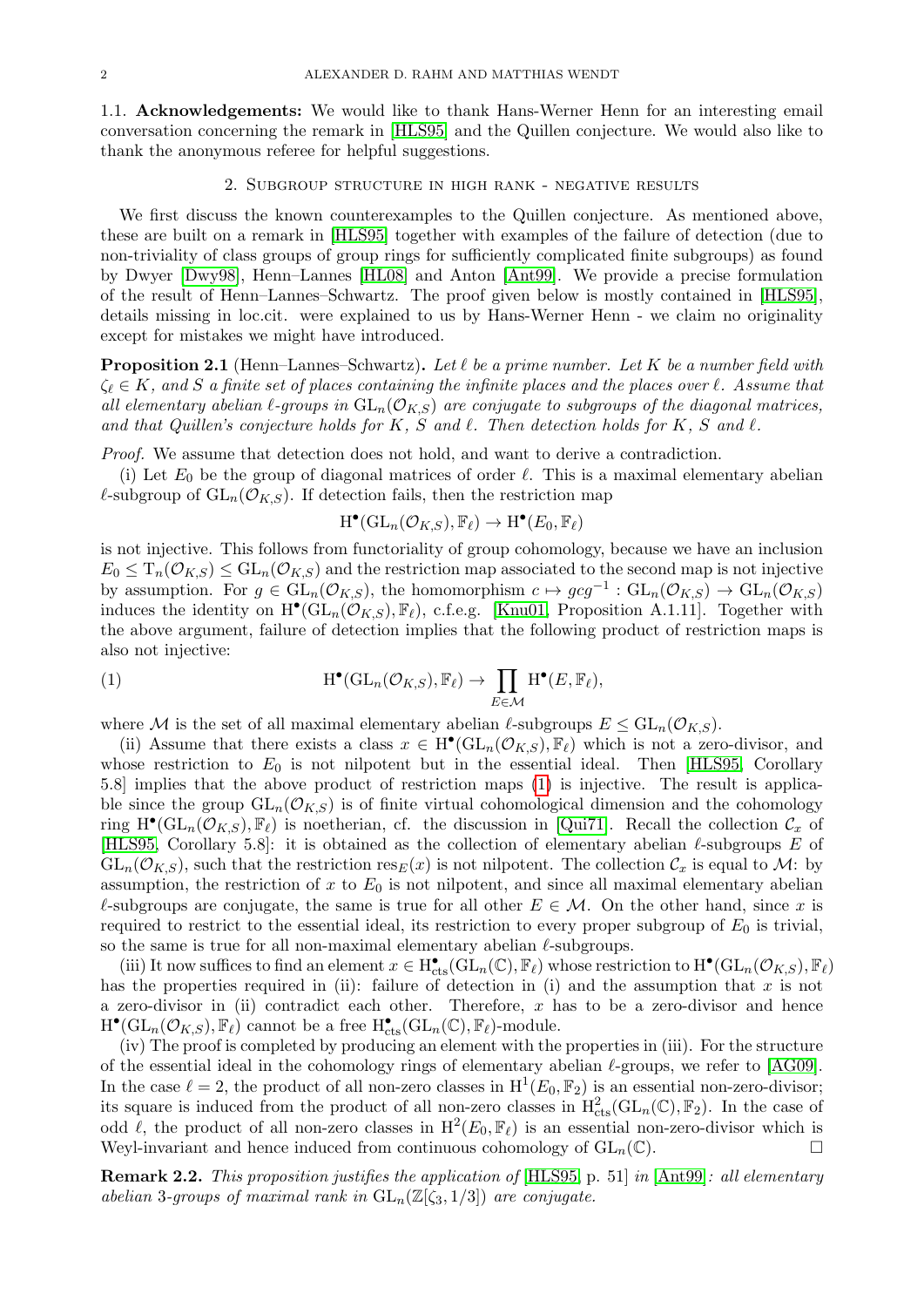#### 3. Subgroup structure in rank one - positive results

<span id="page-2-1"></span>We next discuss the rank one case, i.e., the groups  $SL_2(\mathcal{O}_{K,S})$ . In this case, the subgroup structure (and consequently the cohomology above the virtual cohomological dimension) is under good control. This allows to establish variants and partial positive results related to the Quillen conjecture.

3.1. Quillen conjecture for Farrell-Tate cohomology. The following is one of the main results of [\[RW14\]](#page-5-9). It provides a complete computation of Farrell-Tate cohomology for  $SL_2(\mathcal{O}_{K,S})$  based on explicit description of conjugacy classes of finite cyclic subgroups and their normalizers in  $\mathrm{SL}_2(\mathcal{O}_{K,S})$ . Similar results can be established for  $(P)GL_2(\mathcal{O}_{K,S})$ .

We first explain some notation. We will consider global fields  $K$ , place sets  $S$  and primes  $\ell$ , and  $\mathcal{O}_{K,S}$  denotes the relevant ring of S-integers. In the situation where  $\zeta_{\ell} + \zeta_{\ell}^{-1} \in K$ , we will abuse notation and write  $\mathcal{O}_{K,S}[\zeta_\ell]$  to mean the ring  $\mathcal{O}_{K,S}[T]/(T^2 - (\zeta_\ell + \zeta_\ell^{-1}))$  $\binom{-1}{\ell}T + 1$ . Moreover, we denote the norm maps for class groups and units by

> $Nm_0: K_0(\mathcal{O}_{K,S}[\zeta_\ell]) \to K_0(\mathcal{O}_{K,S})$  and  $Nm_1: \mathcal{O}_{K,S}[\zeta_\ell]$  $]^\times \rightarrow \mathcal{O}_{K,S}^\times.$

<span id="page-2-0"></span>**Theorem 3.1.** Let  $K$  be a global field, let  $S$  be a non-empty finite set of places of  $K$  containing the infinite places, and let  $\ell$  be an odd prime different from the characteristic of K.

- (1)  $\widehat{H}^{\bullet}(\mathrm{SL}_2(\mathcal{O}_{K,S}), \mathbb{F}_{\ell}) \neq 0$  if and only if  $\zeta_{\ell} + \zeta_{\ell}^{-1} \in K$  and the Steinitz class  $\det_{\mathcal{O}_{K,S}}(\mathcal{O}_{K,S}[\zeta_{\ell}])$ is contained in the image of the norm map  $Nm_0$ .
- (2) Assume the condition in (1) is satisfied. The set  $C_{\ell}$  of conjugacy classes of order  $\ell$  elements in  $SL_2(\mathcal{O}_{KS})$  sits in an extension

$$
1 \to \operatorname{coker} \operatorname{Nm}_1 \to \mathcal{C}_{\ell} \to \ker \operatorname{Nm}_0 \to 0.
$$

The set  $\mathcal{K}_\ell$  of conjugacy classes of order  $\ell$  subgroups of  $SL_2(\mathcal{O}_{K,S})$  can be identified with the quotient  $\mathcal{K}_{\ell} = \mathcal{C}_{\ell}/\mathrm{Gal}(K(\zeta_{\ell})/K)$ . There is a direct sum decomposition

$$
\widehat{H}^{\bullet}(\mathrm{SL}_2(\mathcal{O}_{K,S}), \mathbb{F}_{\ell}) \cong \bigoplus_{[\Gamma] \in \mathcal{K}_{\ell}} \widehat{H}^{\bullet}(N_{\mathrm{SL}_2(\mathcal{O}_{K,S})}(\Gamma), \mathbb{F}_{\ell})
$$

which is compatible with the ring structure, i.e., the Farrell-Tate cohomology ring of  $SL_2(\mathcal{O}_{K,S})$ is a direct sum of the sub-rings for the subgroups  $N_{\mathrm{SL}_2(\mathcal{O}_{K,S})}(\Gamma)$ .

(3) If the class of  $\Gamma$  is not  $Gal(K(\zeta_{\ell})/K)$ -invariant, then  $N_{SL_2(\mathcal{O}_{K,S})}(\Gamma) \cong \text{ker Nm}_1$ . There is a ring isomorphism

$$
\widehat{H}^{\bullet}(\ker \mathrm{Nm}_1,\mathbb{Z})_{(\ell)} \cong \mathbb{F}_{\ell}[a_2,a_2^{-1}] \otimes_{\mathbb{F}_{\ell}} \bigwedge (\ker \mathrm{Nm}_1)\,.
$$

In particular, this is a free module over the subring  $\mathbb{F}_{\ell}[a_2^2, a_2^{-2}]$ .

(4) If the class of  $\Gamma$  is  $Gal(K(\zeta_{\ell})/K)$ -invariant, then there is an extension

$$
0 \to \ker \mathrm{Nm}_1 \to N_{\mathrm{SL}_2(\mathcal{O}_{K,S})}(\Gamma) \to \mathbb{Z}/2 \to 1.
$$

There is a ring isomorphism

$$
\widehat{H}^{\bullet}(N_{\mathrm{SL}_2(\mathcal{O}_{K,S})}(\Gamma),\mathbb{Z})_{(\ell)} \cong \left(\mathbb{F}_{\ell}[a_2,a_2^{-1}] \otimes_{\mathbb{F}_{\ell}} \bigwedge (\ker Nm_1)\right)^{\mathbb{Z}/2},
$$

with the  $\mathbb{Z}/2$ -action given by multiplication with  $-1$  on  $a_2$  and ker Nm<sub>1</sub>. In particular, this is a free module over the subring  $\mathbb{F}_{\ell}[a_2^2, a_2^{-2}] \cong \widehat{H}^{\bullet}(D_{2\ell}, \mathbb{Z})_{(\ell)}.$ 

(5) The restriction map induced from the inclusion  $SL_2(\mathcal{O}_{K,S}) \to SL_2(\mathbb{C})$  maps the second Chern class  $c_2$  to the sum of the elements  $a_2^2$  in all the components.

**Corollary 3.2.** Let  $\ell$  be a prime number. Let K be a number field with  $\zeta_{\ell} \in K$ , and S a finite set of places containing the infinite places and the places over  $\ell$ .

(1) The Quillen conjecture is true for Farrell-Tate cohomology of  $SL_2(\mathcal{O}_{K,S})$ . More precisely, the natural morphism  $\mathbb{F}_{\ell}[c_2] \cong H_{\text{cts}}^{\bullet}(\text{SL}_2(\mathbb{C}), \mathbb{F}_{\ell}) \to H^{\bullet}(\text{SL}_2(\mathcal{O}_{K,S}), \mathbb{F}_{\ell})$  extends to a morphism

$$
\phi: \mathbb{F}_{\ell}[c_2, c_2^{-1}] \to \widehat{\operatorname{H}}^{\bullet}(\operatorname{SL}_2(\mathcal{O}_{K,S}), \mathbb{F}_{\ell})
$$

which makes  $\widehat{H}^{\bullet}(\mathrm{SL}_2(\mathcal{O}_{K,S}), \mathbb{F}_\ell)$  a free  $\mathbb{F}_\ell[c_2, c_2^{-1}]$ -module.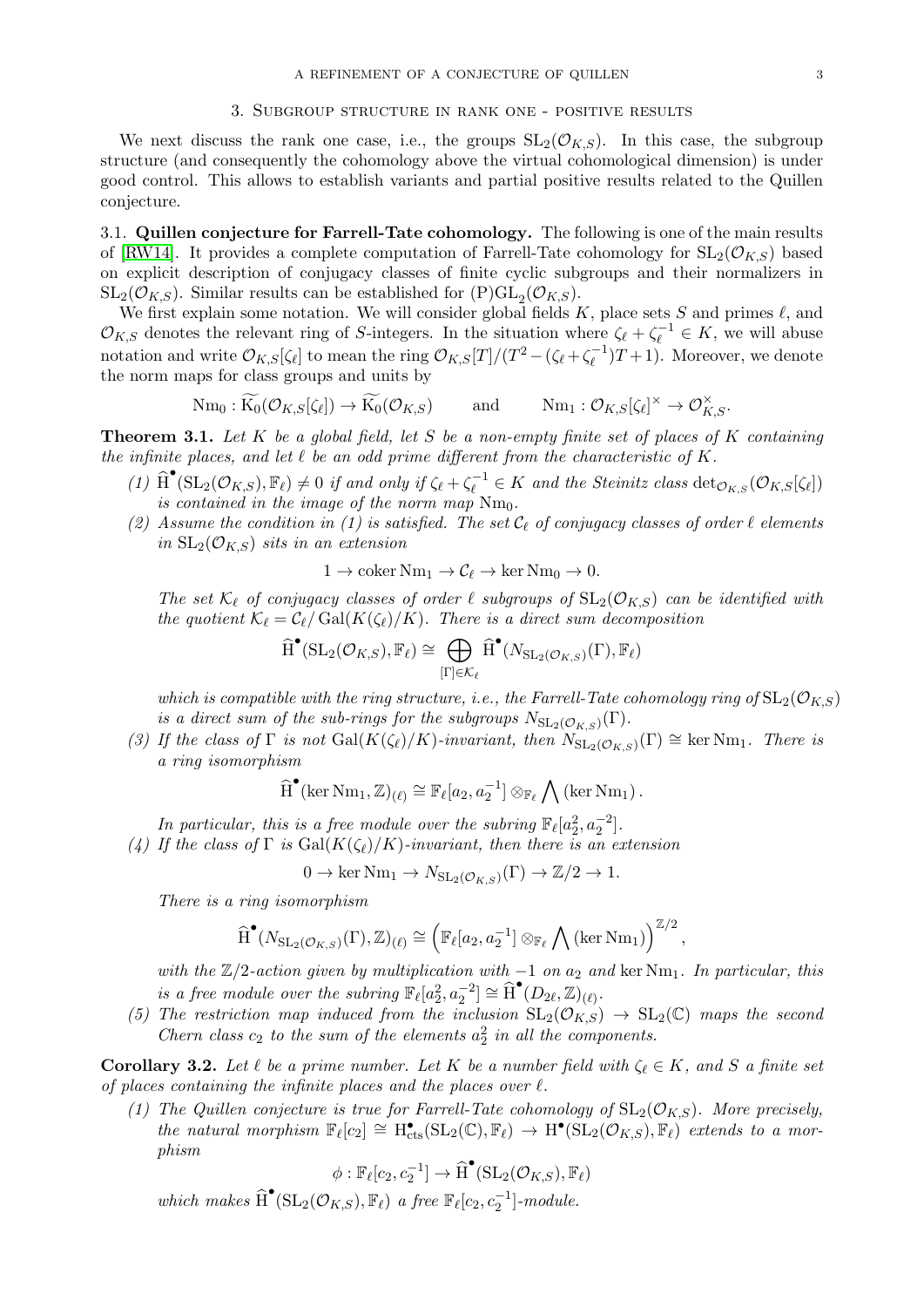(2) The Quillen conjecture is true for  $SL_2(\mathcal{O}_{K,S})$  in cohomological degrees above the virtual cohomological dimension.

# **Remark 3.3.** Above the virtual cohomological dimension, this is an  $SL_2$ -analogue of the results of [\[Ant99\]](#page-5-3).

On the other hand, there are examples of the failure of detection for SL2. In particular, the Quillen conjecture does not generally imply detection; some non-trivial hypothesis is necessary in Proposition [2.1.](#page-1-1) A rather simple example for the failure of detection is given by  $K = \mathbb{Q}(\zeta_{23})$ ,  $S = \{(23)\}\cup S_{\infty}$  and  $\ell = 23$ . In this case, there are three conjugacy classes of elements of order 23 (corresponding to  $\mathbb{Q}(\zeta_{23})$  having class number three) and two conjugacy classes of cyclic subgroups of order 23 (the two non-trivial classes of elements forming one conjugacy orbit). Detection fails by a simple rank argument - the source of the restriction map has two copies of the cohomology of a dihedral extension of  $\mathcal{O}_{K,S}^{\times}$ , the target only one copy of the cohomology of  $\mathcal{O}_{K,S}^{\times}$ , cf. [\[RW14\]](#page-5-9). A similar class of examples is given by  $K = \mathbb{Q}(\sqrt{-m}, \zeta_3)$  with  $m \equiv 1 \mod 3$ ,  $S = \{ (3) \} \cup S_{\infty}, \ell = 3$ for those (infinitely many) m for which K has class number  $\geq$  3. These examples for the failure of detection apply to Farrell-Tate cohomology as well as to group cohomology above the virtual cohomological dimension.

The computation of  $\widehat{H}^{\bullet}(\mathrm{SL}_2(\mathcal{O}_{K,S}), \mathbb{F}_\ell)$  is obtained by considering the action of  $\mathrm{SL}_2(\mathcal{O}_{K,S})$  on the associated symmetric space  $\mathfrak{X}_{K,S}$  (which is a product of hyperbolic upper half spaces for the complex places, upper half planes for the real places, and Bruhat-Tits trees for the finite places). It is possible to describe completely the subspace of  $\mathfrak{X}_{K,S}$  consisting of points fixed by some finite subgroup. The local structure of this subcomplex is determined by examining the representation theory of the relevant finite groups on the "tangent space" of  $\mathfrak{X}_{K,S}$ . The global structure only depends on number-theoretic data: the connected components are in bijection with conjugacy classes of finite cyclic subgroups, and the homotopy type of each connected component is (up to the prime 2) the classifying space of the normalizer of the corresponding finite subgroup. The conjugacy classification of finite cyclic subgroups and the description of the normalizers is an extension of the classical Latimer-MacDuffee theorem. After having this precise description, the computation of the Farrell-Tate cohomology of  $SL_2(\mathcal{O}_{K,S})$  is immediate.

3.2. Quillen conjecture in function field situations. The Quillen conjecture can also be asked in function field situations. Let  $p$  and  $\ell$  be distinct primes. By Quillen's computations, there is a natural element  $c_2 \in H^4(\mathrm{SL}_2(\overline{\mathbb{F}_p}), \mathbb{F}_\ell)$  such that we have an identification  $\mathbf{H}^{\bullet}(\mathrm{SL}_2(\overline{\mathbb{F}_p}), \mathbb{F}_\ell) \cong$  $\mathbb{F}_{\ell}[c_2]$ . This element comes from the roots of unity, hence exists over any algebraically closed field of characteristic p. In particular, there is a natural summand  $\mathbb{F}_{\ell}[c_2]$  in  $\mathcal{H}^{\bullet}(\mathrm{SL}_2(K), \mathbb{F}_{\ell})$  for any algebraically closed field  $K$  of characteristic  $p$ . Note that Friedlander's generalized isomorphism conjecture predicts that this summand is the whole cohomology.

It is then possible to ask if the natural map

$$
\phi: \mathbb{F}_{\ell}[c_2] \to \mathrm{H}^\bullet(\mathrm{SL}_2(k[C]), \mathbb{F}_{\ell})
$$

makes the cohomology ring a free module over the image of  $\phi$ , when  $k = \mathbb{F}_q$  such that  $\ell \mid q - 1$  or  $k$  is an algebraically closed field. The answer is similar to the number field case discussed above, which follows from (a slight reformulation of) the results of [\[Wen14a\]](#page-5-10).

<span id="page-3-0"></span>**Theorem 3.4.** Let  $k = \mathbb{F}_q$  be a finite field, let  $\ell$  be a prime with  $\ell \mid q - 1$ . Let  $\overline{C}$  be a smooth projective curve over k, let  $P_1, \ldots, P_s \in \overline{C}$  be closed points, and set  $C = \overline{C} \setminus \{P_1, \ldots, P_s\}$ . Then the parabolic cohomology (as defined in [\[Wen14a\]](#page-5-10)) has a direct sum decomposition  $\widehat{H}^{\bullet}(\mathrm{SL}_2(k[C]), \mathbb{F}_\ell) \cong$  $\bigoplus_{[\mathcal{L}]\in\mathcal{K}(C)}\widehat{H}^{\bullet}(\Gamma_{C}(\mathcal{L}),\mathbb{F}_{\ell}),$  where the index set  $\mathcal{K}(C)$  is the quotient set  $\mathcal{K}(C) = \text{Pic}(C)/\iota$  of the Picard group of C modulo the involution  $\iota : \mathcal{L} \mapsto \mathcal{L}^{-1}$ . The components of this direct sum are.

- (1) If  $\mathcal{L}|_C \not\cong \mathcal{L}|_{C}^{-1}$ , then  $\widehat{H}^{\bullet}(\Gamma_C(\mathcal{L}), \mathbb{F}_\ell) \cong H^{\bullet}(k[C]^{\times}, \mathbb{F}_\ell)$ .
- (2) If  $\mathcal{L}|_C \cong \mathcal{L}|_C^{-1}$ , then  $\widehat{H}^{\bullet}(\Gamma_C(\mathcal{L}), \mathbb{F}_\ell) \cong H^{\bullet}(\widetilde{SN}, \mathbb{F}_\ell)$ , where  $\widetilde{SN}$  denotes the group of monomial matrices in  $SL_2(k[C])$ .

Since  $\widehat{H}^i(\mathrm{SL}_2(k[C]), \mathbb{F}_\ell) \cong H^i(\mathrm{SL}_2(k[C]), \mathbb{F}_\ell)$  for i greater than the virtual p'-cohomological dimension of  $SL_2(k[C])$ , the above function field analogue of Quillen's conjecture holds in those degrees.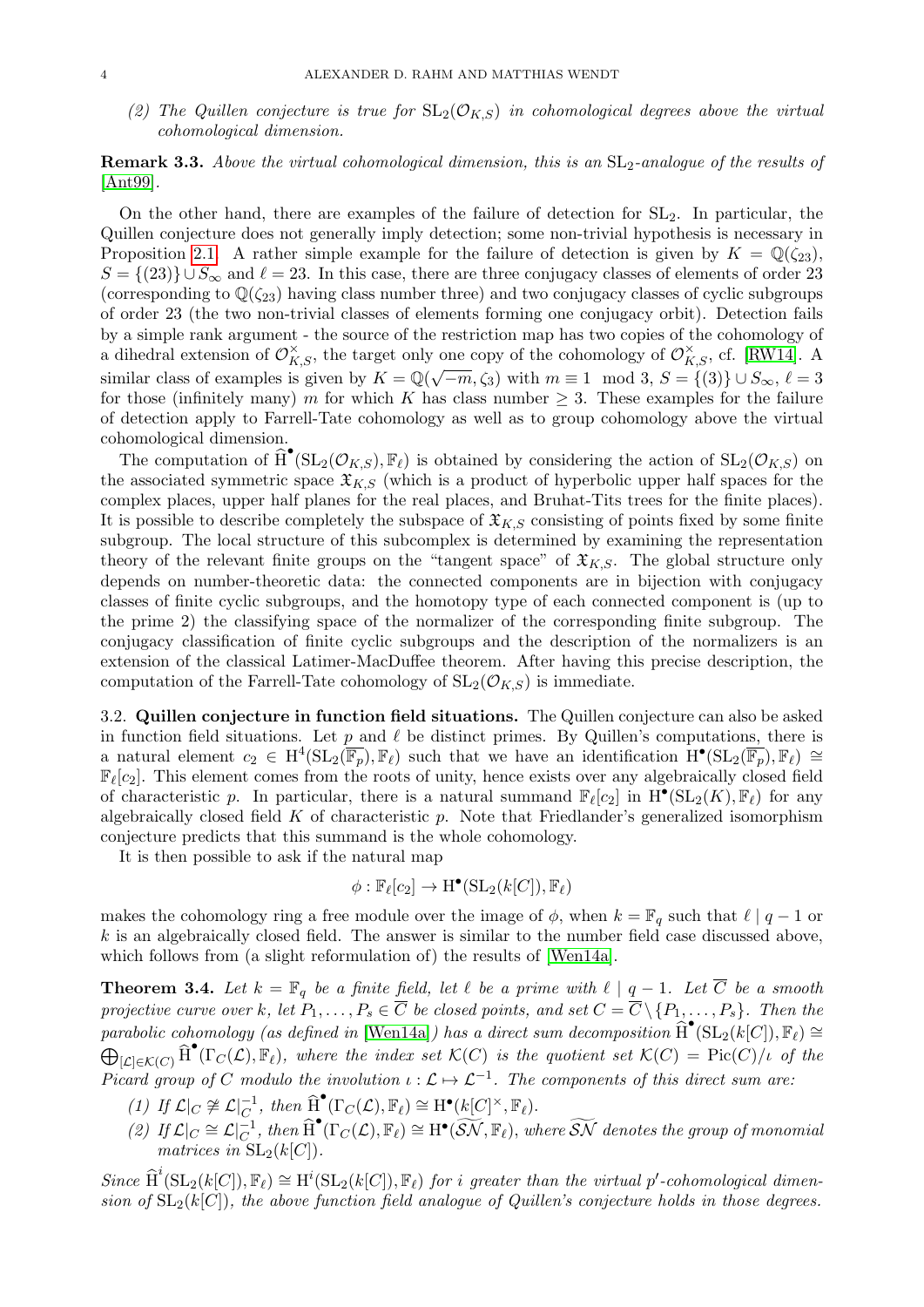The proof strategy is similar to the number field case: consider the action of  $SL_2(k[C])$  on the associated symmetric space (which is a product of Bruhat-Tits trees for the places at infinity). It is then possible to work out explicitly the structure of the subcomplex of cells which are fixed by a non-unipotent non-central subgroup. The components of this "parabolic subcomplex" are in bijection with a quotient of the Picard group, and each component (up to the prime 2) has the homotopy type of the classifying space of its setwise stabilizer. From this, again, the computation of the relevant cohomology is immediate.

Further explicit computations exhibit function field cases where Quillen's conjecture holds in all cohomological degrees. The function field analogue of Quillen's conjecture is true for  $SL_2(\mathbb{F}_q[C])$ in the following cases, which in some sense can be considered function field analogues of the results of Mitchell [\[Mit92\]](#page-5-1) and Anton [\[Ant99\]](#page-5-3):

- (1)  $C = \mathbb{P}^1 \setminus \{ \infty \}$  (Soulé),
- (2)  $C = \mathbb{P}^1 \setminus \{0, \infty\}$  and  $\mathbb{P}^1 \setminus \{0, 1, \infty\}$  ([\[Wen14a\]](#page-5-10), but see also [\[Knu01,](#page-5-7) Section 4.4] and [\[Hut14\]](#page-5-11))
- (3)  $C = \overline{E} \setminus \{P\}$  with  $\overline{E}$  an elliptic curve with a k-rational point P ([\[Knu01,](#page-5-7) Section 4.5]).

## 4. Non-detectable cohomology classes

<span id="page-4-1"></span>In the previous section, we have seen some positive results concerning the Quillen conjecture in rank one, and we have seen that the results for the number field and function field cases are close analogues. In the function field case, however, it is possible to get new examples of cases where the Quillen conjecture fails badly, cf. [\[Wen14b\]](#page-5-12).

**Theorem 4.1.** Let  $k = \mathbb{F}_q$  with  $q \ge 11$ , and let  $\ell \nmid q$  be a prime. For  $C = \mathbb{P}^1 \setminus \{0, 1, \infty, P\}$  for some k-rational point P, there exist cohomology classes in  $\mathrm{H}^4(\mathrm{GL}_2(\mathbb{F}_q[C]), \mathbb{F}_\ell)$  which cannot be detected on any maximal torus or any finite subgroup.

This result is proved by considering the action of  $GL_2(k[C])$  on the associated building  $\mathfrak{X}_C$  which is a product of four Bruhat-Tits trees corresponding to the four points 0, 1,  $\infty$  and P on  $\mathbb{P}^1$ . The existence of many non-trivial cells in the quotient  $GL_2(k[C])\backslash \mathfrak{X}_C$  can basically be traced to the fact that the configuration space of 4 points on  $\mathbb{P}^1$  is positive-dimensional. Similar results can be obtained for  $\mathbb{P}^1 \setminus {\overline{P_1}, \ldots, P_s}$  with  $s \geq 5$ .

These counterexamples to the Quillen conjecture are of a different nature than those discussed in Section [2](#page-1-2) - they are not related to finite subgroups, in fact they cannot be detected on any finite subgroup. This is a new obstruction to the Quillen conjecture, which instead is (somehow) related to cusp forms.

In the spirit of the analogy between number fields and function fields, it makes sense to expect that the Quillen conjecture fails for  $GL_2(\mathbb{Z}[1/n])$  where n has at least 3 prime factors (and hence the curve  $\mathbb{Z}[1/n]$  has at least 4 places "at infinity").

## 5. Refinement of Quillen's conjecture

With the results outlined in the previous sections, we now have some more positive and negative cases of the Quillen conjecture at our disposal. Assuming that all reasons for potential counterexamples have been accounted for, we arrive at the following refinement of Quillen's conjecture.

<span id="page-4-0"></span>**Conjecture 3.** Let K be a number field. Fix a prime  $\ell$  such that  $\zeta_{\ell} \in K$ , and an integer  $n < \ell$ . Assume that  $S$  is a set of places containing the infinite places and the places lying over  $\ell$ . If each cohomology class of  $GL_n(\mathcal{O}_{K,S})$  is detected on some finite subgroup, then  $H^{\bullet}(GL_n(\mathcal{O}_{K,S}), \mathbb{F}_{\ell})$  is a free module over the image of the restriction map  $H^{\bullet}_{\mathrm{cts}}(\mathrm{GL}_n(\mathbb{C}), \mathbb{F}_\ell) \to H^{\bullet}(\mathrm{GL}_n(\mathcal{O}_{K,S}), \mathbb{F}_\ell)$ .

We now discuss how the above refinement of Quillen's conjecture fits in the landscape of known examples and counterexamples.

- (1) Conjecture [3](#page-4-0) is true for SL2, as follows from Theorem [3.1](#page-2-0) and Theorem [3.4.](#page-3-0)
- (2) Requiring  $\ell > n$  implies that  $\ell$  does not divide the order of the Weyl group. All counterexamples of Section [2](#page-1-2) are excluded by this requirement; the known counterexamples are for primes 2 and 3 in high enough rank. Generally, finite subgroups in Lie groups are fairly complicated to handle. However, the special case of normalizers of elementary abelian subgroups for  $\ell$  not dividing the order of the Weyl group is substantially simpler,